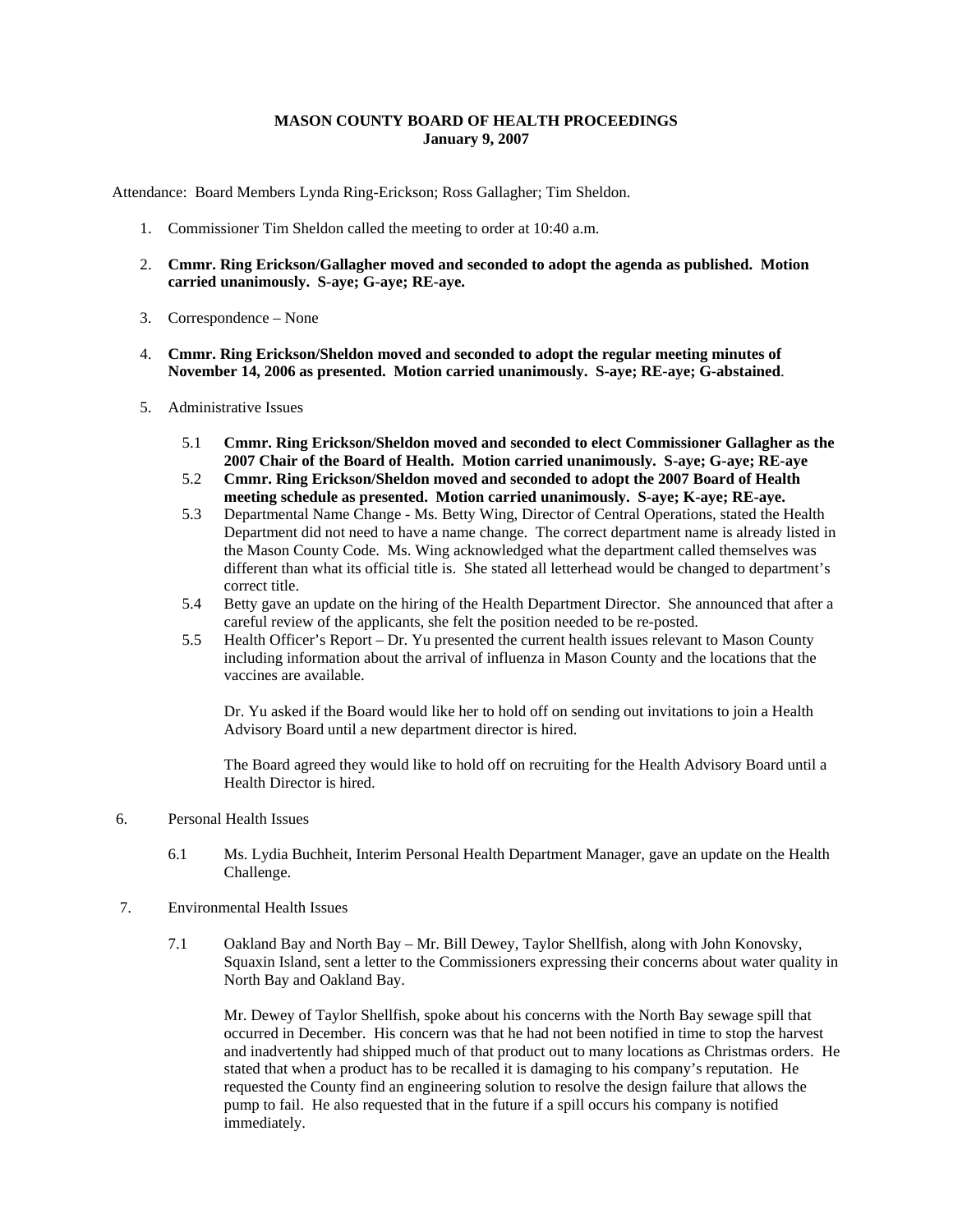Cmmr. Ring Erickson stated that she had met with Mr. Tom Moore, Utilities & Waste Deputy Director, several times over the past year about repairs needed at the North Bay sewer system and has discussed several solutions that may help. Mr. Moore is compiling the costs associated with the repairs and will be seeking grants to make the repairs.

Mr. John Konovsky, Environmental Program Manager at Squaxin Island Tribe, stated he was in attendance on behalf of Andy Whitener, Natural Resource Director at Squaxin Island Tribe, and the Vice Chair of the Tribal Council, as they are currently both away from the office. Mr. Konovsky expressed concerns with the sewage spill and how it effects the tribe. He discussed Oakland Bay and how it is a huge resource for commercial shellfish industry and the tribe. He encourgaged the Board to think in immediate and long term to ensure that shellfish can be harvested in Oakland Bay for many generations to come. He urged the Board to form a shellfish protection district, and to designate marine recovery areas.

Dr. Yu reflected on the letter and the information shared with her by Mr. Dewey and Konovsky. She expressed her concerns and the actions of the Environmental Health Department and discussed a solution that would expedite communication and actions taken when an emergency occurs. Dr. Yu felt it would be in the best interest of the Board to meet with the Department of Ecology to discuss the permitting and placement of large onsite systems and sewage treatment plants on large bodies of water, such as North Bay.

Cmmr. Sheldon recognizes action needs to be taken to stop the contamination of the waters. Community meetings need to be held right away and enforcement needs to be moving forward to stop the sewage flow into the waterways.

Dr. Yu questioned the policy level that the Board would like to see.

Cmmr. Sheldon stated that community education meetings need to be held. The property owners need to cooperate and enforcement actions need to be taken in order to protect the water and solve the reoccurring issues.

Dr. Yu stated she would work with Mr. Konovsky on how to present the data at community meetings in a non-scientific way in order for them to understand it.

Cmmr. Ring Erickson stated the community meetings are great but enforcement needs to be upheld. In the past two years evidence and documentation has been collected. Now it is time to use enforcement on those that have been educated and their systems have not been corrected. She talked about people in North Bay, Allyn and Russlewood paying \$80-\$85 per month for sewer fees, which is a monthly contribution to keep those bodies of water clean in order to have recreation, beauty and a very viable industry. To expect less of others because they are in a more rural area, or on a different kind of system, is not an acceptable of any community.

Cmmr. Ring Erickson requested a through briefing with staff reports with information on protection districts and any other options, recognizing all pros and cons of each approach.

Dr. Yu stated she would have staff and prepare the reports requested.

Cmmr. Gallagher questioned what had been done to resolve the lack of communication to the Department of Health during the power outage.

Mr. Tom Moore, Deputy Director of Utilities and Waste Management, stated he was unable to get to the North Bay sewage alarm because fallen trees had blocked all access to the sewage plant. At the time of the spill there were 56 utility alarms going off at the same time, and because the access was blocked he had worked on the other alarms until the road had been opened.